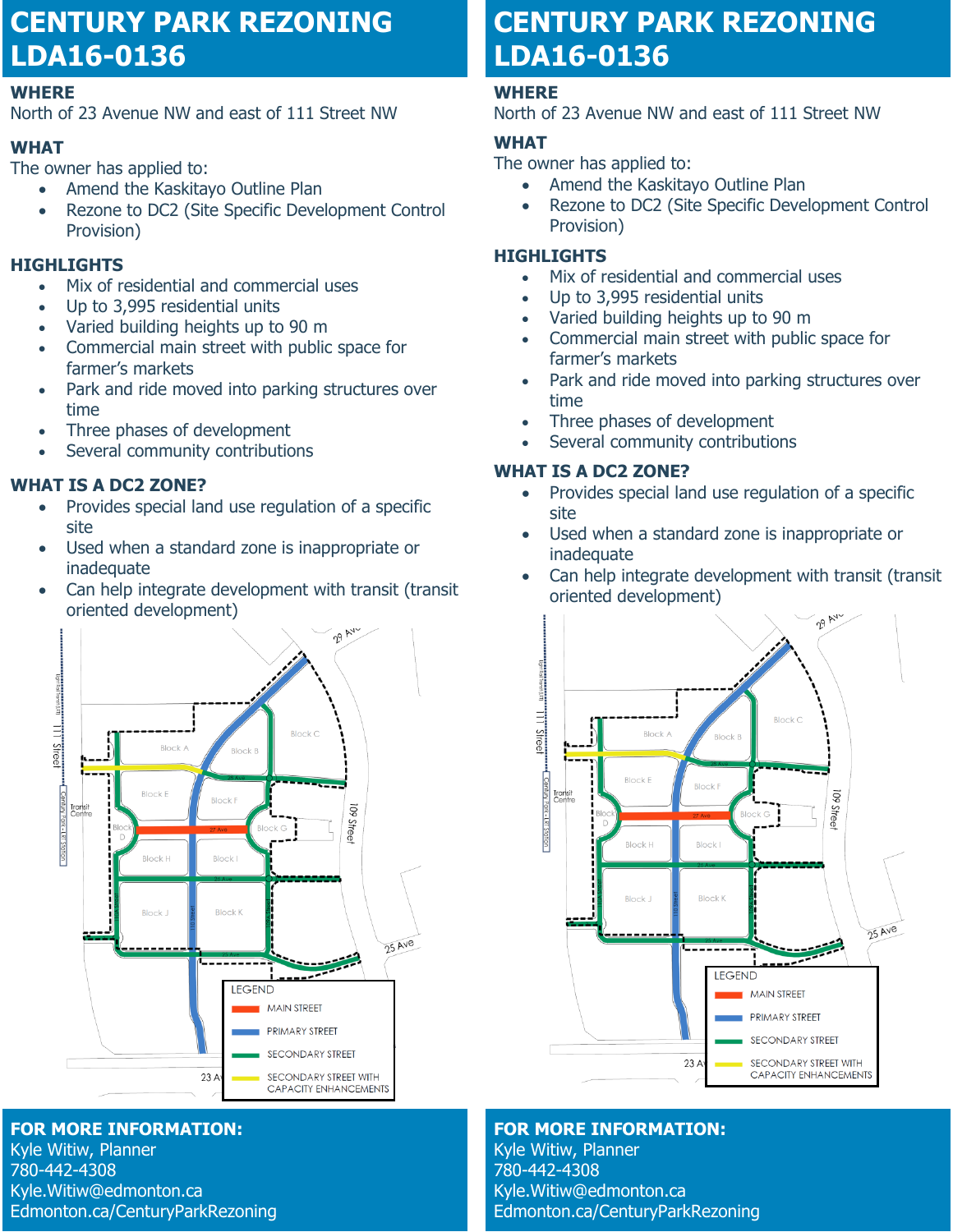# **CENTURY PARK REZONING LDA16-0136**

## **STATUS AND PUBLIC HEARING PROCESS**

# **Evaluate Input**

• The City has evaluated input from review agencies and the public

# **Draft Bylaw Recommendations**

- The City is drafting bylaw recommendations for the **June 12, 2017 Public Hearing**
- The recommendation is that City Council **approve** the application
- Considerations include City policy, technical feedback, and public feedback

# **Notice of Public Hearing**

- Notice postcards will be mailed to surrounding property owners and stakeholders before the Public Hearing takes place
- The Edmonton Journal and Edmonton.ca/CenturyParkRezoning will also advertise the Public Hearing

# **Public Hearing**

City Council makes decisions about rezoning bylaw proposals at a Public Hearing

- The public can register to speak at a Public Hearing to voice support or opposition to the bylaw
- The Mayor will call the names of those registered to speak
- City Administration will give an overview of the bylaw
- Those in favour of the bylaw will speak, followed by those opposed
- Each speaker has up to 5 minutes to make their presentation
- After each presentation, Council may ask the speaker questions
- After all speakers have been heard, Council may ask questions of Administration
- Those who wish to speak to new information may do so
- Council may then close the Public Hearing, debate the bylaw, and vote

# **CENTURY PARK REZONING LDA16-0136**

# **STATUS AND PUBLIC HEARING PROCESS**

# **Evaluate Input**

• The City has evaluated input from review agencies and the public

# **Draft Bylaw Recommendations**

- The City is drafting bylaw recommendations for the **June 12, 2017 Public Hearing**
- The recommendation is that City Council **approve** the application
- Considerations include City policy, technical feedback, and public feedback

# **Notice of Public Hearing**

- Notice postcards will be mailed to surrounding property owners and stakeholders before the Public Hearing takes place
- The Edmonton Journal and Edmonton.ca/CenturyParkRezoning will also advertise the Public Hearing

# **Public Hearing**

City Council makes decisions about rezoning bylaw proposals at a Public Hearing

- The public can register to speak at a Public Hearing to voice support or opposition to the bylaw
- The Mayor will call the names of those registered to speak
- City Administration will give an overview of the bylaw
- Those in favour of the bylaw will speak, followed by those opposed
- Each speaker has up to 5 minutes to make their presentation
- After each presentation, Council may ask the speaker questions
- After all speakers have been heard, Council may ask questions of Administration
- Those who wish to speak to new information may do so
- Council may then close the Public Hearing, debate the bylaw, and vote



#### **For more information about Public Hearings and to register to speak:**

Office of the City Clerk 780-496-8178 city.clerk@edmonton.ca Edmonton.ca/Meetings

**Edmonton** 

**For more information about Public Hearings and to register to speak:**

Office of the City Clerk 780-496-8178 city.clerk@edmonton.ca Edmonton.ca/Meetings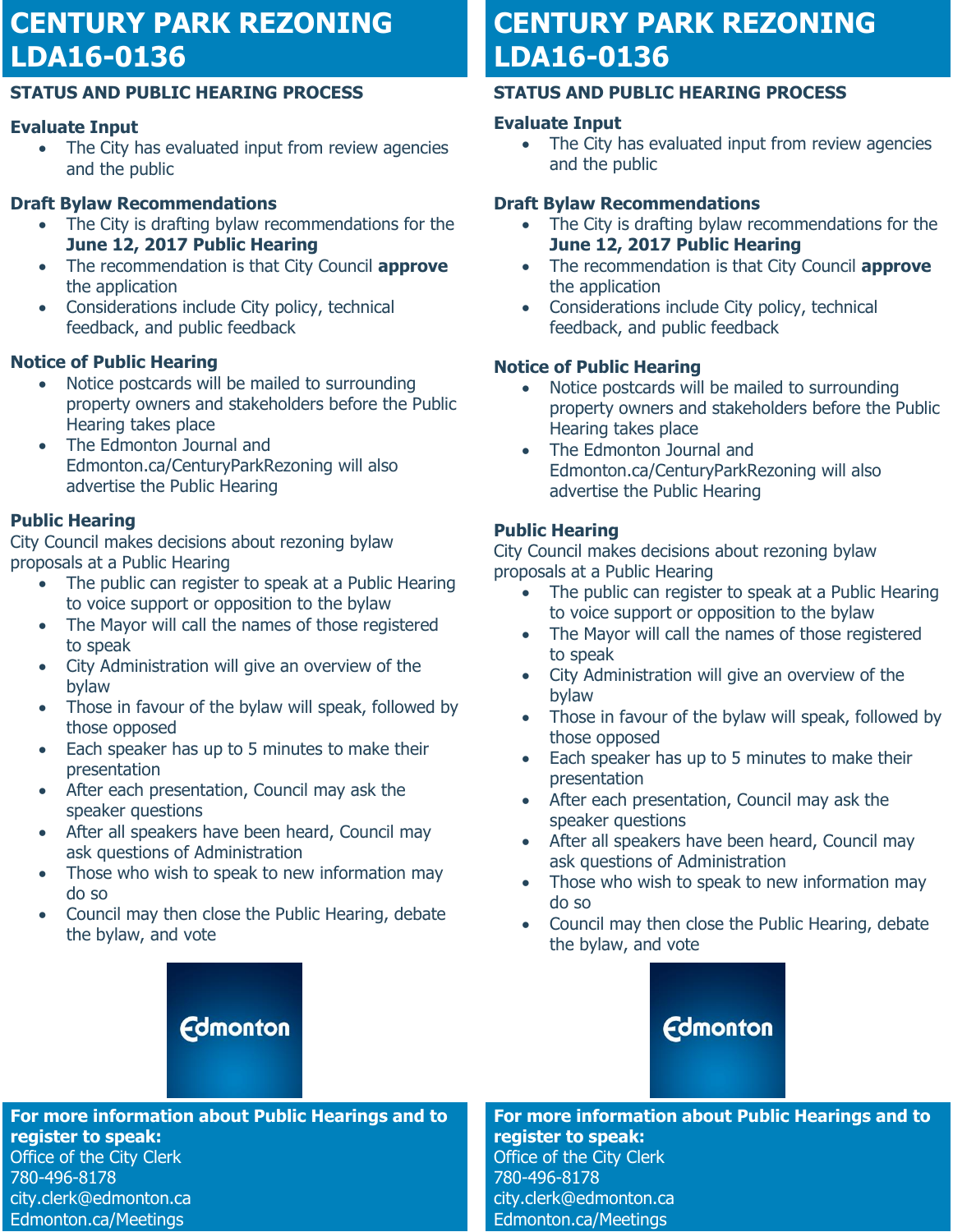# **WHAT WE HEARD REPORT**

# **Century Park Rezoning Application (LDA16-0136)**

| <b>PROJECT ADDRESS:</b>     | 2303 and 2423 - 111 Street NW; and<br>2504, 2606, 2608 and 2610 - 109 Street NW                                                                                                                                                                                                                                          |  |
|-----------------------------|--------------------------------------------------------------------------------------------------------------------------------------------------------------------------------------------------------------------------------------------------------------------------------------------------------------------------|--|
| <b>PROJECT DESCRIPTION:</b> | • Amendment to the Kaskitayo Outline Plan<br>• Rezoning from (DC2.846) Site Specific Development Control<br>Provision to (DC2) Site Specific Development Control<br>Provision to allow for high density, mixed-use transit<br>oriented development adjacent to the Century Park LRT<br><b>Station and Transit Centre</b> |  |

| <b>TYPE OF ENGAGEMENT</b>                               | <b>DATE</b>       | <b>RESPONSES/ # OF ATTENDEES</b>                        |
|---------------------------------------------------------|-------------------|---------------------------------------------------------|
| DC2 pre-application notification                        | November 12, 2015 | 3 phone calls and 1 email (as reported by<br>applicant) |
| DC2 pre-application open house<br>(hosted by applicant) | December 1, 2015  | 31 attended (as reported by applicant)                  |
| <b>Notification</b>                                     | June 7, 2016      | 4 phone calls and 2 emails                              |
| <b>Open House Notification</b>                          | November 7, 2016  | 4 phone calls and 9 emails                              |
| Open House                                              | November 30, 2016 | 98 attended                                             |

#### **ABOUT THIS REPORT**

The information in this report includes responses to the application notification and feedback gathered before, during and after the November 30, 2016 open house. This report is shared with everyone who provided their email address during the event on November 30, 2016. This summary will also be shared with the applicant and the Ward Councillor. If/when the proposed application advances to Public Hearing this report will be included in the information provided to City Council.

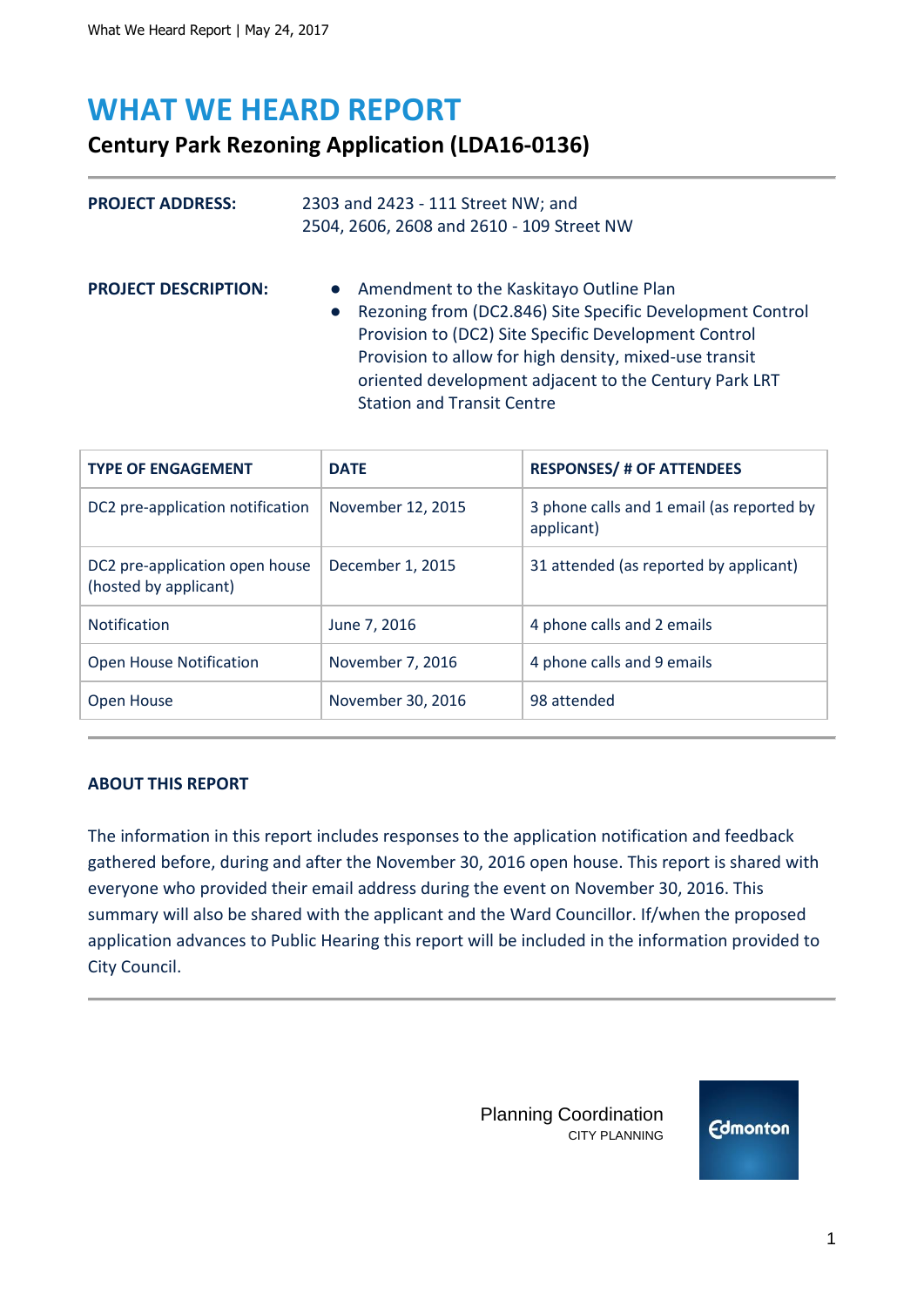#### **MEETING FORMAT**

The meeting format was a station-based open house where attendees were able to view display boards with project information and ask questions of City Staff and the applicant. Participants were invited to share their feedback on a "Graffiti wall" by answering three questions;

- What do you want City Council to know or understand when they consider this application?
- What are your concerns about the proposal?
- What do you like about the proposal?

We also received 25 forms with written comments. The comments & questions we received are summarized by main themes below.

#### **FEEDBACK SUMMARY**

The most common concerns heard were:

- **Traffic and Street Design:** There is general support for the walkable grid network layout. However, concerns were expressed about the safety of pedestrians crossing 109 Street. Reopening the 29 Avenue/109 Street intersection was received with mixed opinions but it was generally agreed that traffic lights and crosswalks should be installed if it is opened. Traffic congestion as a result of LRT signal timing was also a widely cited concern.
- **Parking and Park & Ride**: Parking on surrounding streets by transit commuters was a widely cited concern. We heard that development of the site should provide enough onsite parking for residents, businesses, visitors, and transit park & riders.
- **Open Space**: Broad concern that not enough open space is being provided with this application which would negatively impact surrounding parks in the area.
- **Infrastructure Capacity**: Residents cited concerns about the capacity of the storm and sewer system's ability to handle the additional density. Residents noted that there are existing drainage problems in the surrounding neighbourhoods and they are worried that the proposal will make them worse.
- Density: There are broad concerns that the density is too high, unachievable, and the applicant's reason for increasing the density was not understood.

#### **WHAT WE HEARD**

#### **Traffic and Street Design:**

• The 29 Avenue/109 Street intersection was a big concern. Some residents would like the site access at this location to remain closed in the new street network design. Some

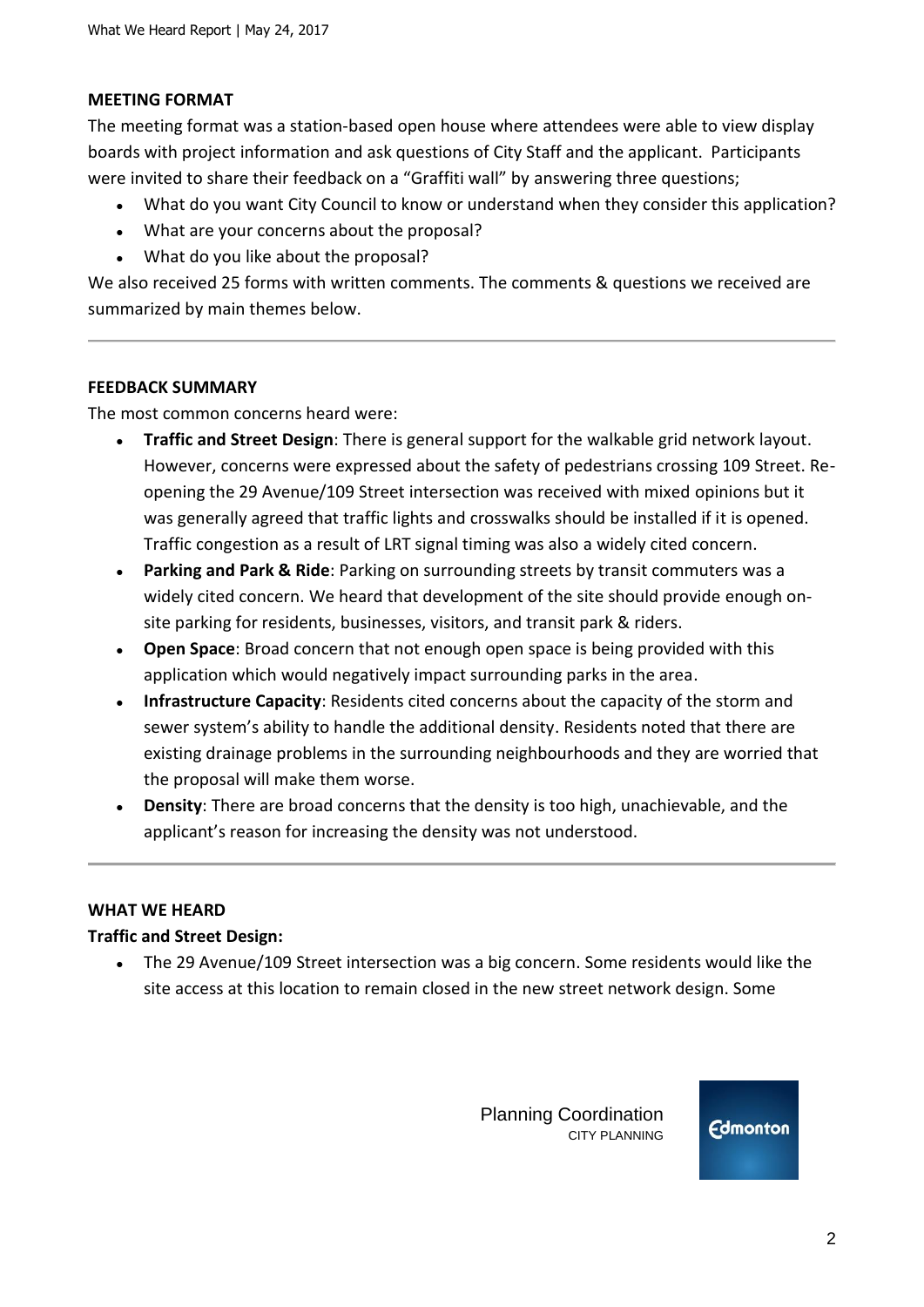residents also stated that traffic lights and crosswalks must be installed at that location if it is opened to improve safety.

- 109 Street was identified as a dangerous street to cross. Residents would like to see crossings with flashers installed along this road.
- Concern was expressed about how the proposal will increase traffic on 106 Street, 109 Street, 111 Street, 23 Avenue, and 29 Avenue.
- Concern was expressed about the signal timing of the LRT creating long delays getting onto and off of 111 Street. Delays at the 111 Street/29A Avenue intersection were noted to be especially long.
- Concern was expressed about traffic volumes and congestion at the 111 Street/Anthony Henday Drive interchange. There were reports from residents that it can take up to 20 minutes to get across Anthony Henday Drive during peak hours.
- Concern was expressed about wait times to turn left on 109 Street.
- Residents noted that the existing bus stop along 109 Street southbound, south of the 29 Avenue intersection causes traffic issues when buses stop at that location.
- Residents would like to see the results of the Traffic Impact Assessment.

## **Parking and Park and Ride:**

- Parking is a big concern for residents.
- There is a desire for mandatory on-site parking requirements for residents, businesses and visitors in the proposed development.
- Concern was expressed about parking spillover and illegal parking. LRT users are parking in surrounding neighbourhoods and on neighbourhood streets. Residents are concerned that the issue will only get worse with the increased density and removal of free Park & Ride stalls.
- Concern was expressed about privately owned Park & Ride. Some residents stated that the City of Edmonton should continue to operate Park & Ride at Century Park and provide free stalls.
- Concern was expressed about the location of on-street parking on 109 Street near the Safeway. Residents find it difficult to come out of Safeway because cars parked on the street will park right up to the Safeway parking lot entrance on 109 Street, creating a visibility problem.

## **Open Space:**

● A big concern is that the application reduces public open space. Residents expressed that there is not enough open space considering the increased density.

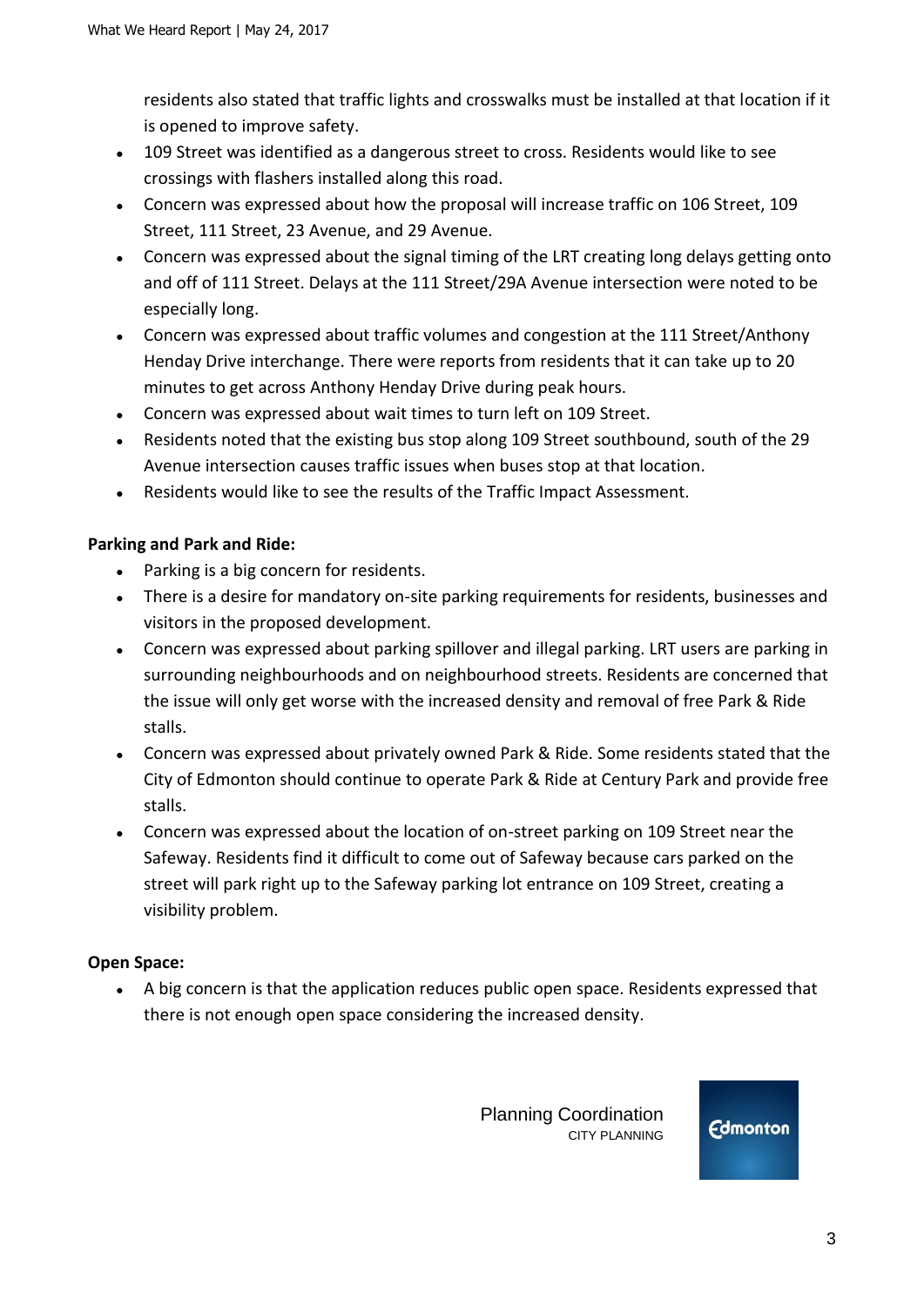- Concern was expressed that the increased density and lack of on-site open space will negatively impact surrounding parks.
- Concern was expressed about losing the central amenity area/pond and clubhouse. Residents like those parts of the existing zoning.

### **Infrastructure Capacity:**

- A big concern is the current capacity of sewers. Residents said there are existing sewer problems in the area. They are concerned that the issue will only get worse with the proposed development.
- Residents stated that this rezoning will have a negative impact on parking, traffic, open space, and sewer capacity in neighboring communities. They would like the impacts determined and minimized.
- Concern was expressed about the functionality of the LRT Station and Transit Centre. It is already congested, especially the LRT pedways at peak hours and will only get worse with this development.
- Residents would like to see the results of the Drainage/Sewer report.

#### **Density:**

- Residents stated that the density increase is too high and unrealistic.
- Concern was expressed that the added density will have a negative impact on services like police, fire, ambulance, and schools.
- Residents did not understand the reason for the proposed density increase.

## **General:**

- Residents are concerned about the build-out time for the project. It was expressed that the site is not being built fast enough.
- There is a desire for firm development stages to ensure that the site does not continue to stay empty.
- Building height was a concern. Residents expressed that the proposed maximum height is too high.
- There is a desire for social services like libraries, public health, senior support and daycares to be included in the site.
- There is a desire for sustainable building practices to be incorporated in the proposed development.
- Residents expressed a desire for the site to include family oriented housing in the proposal.

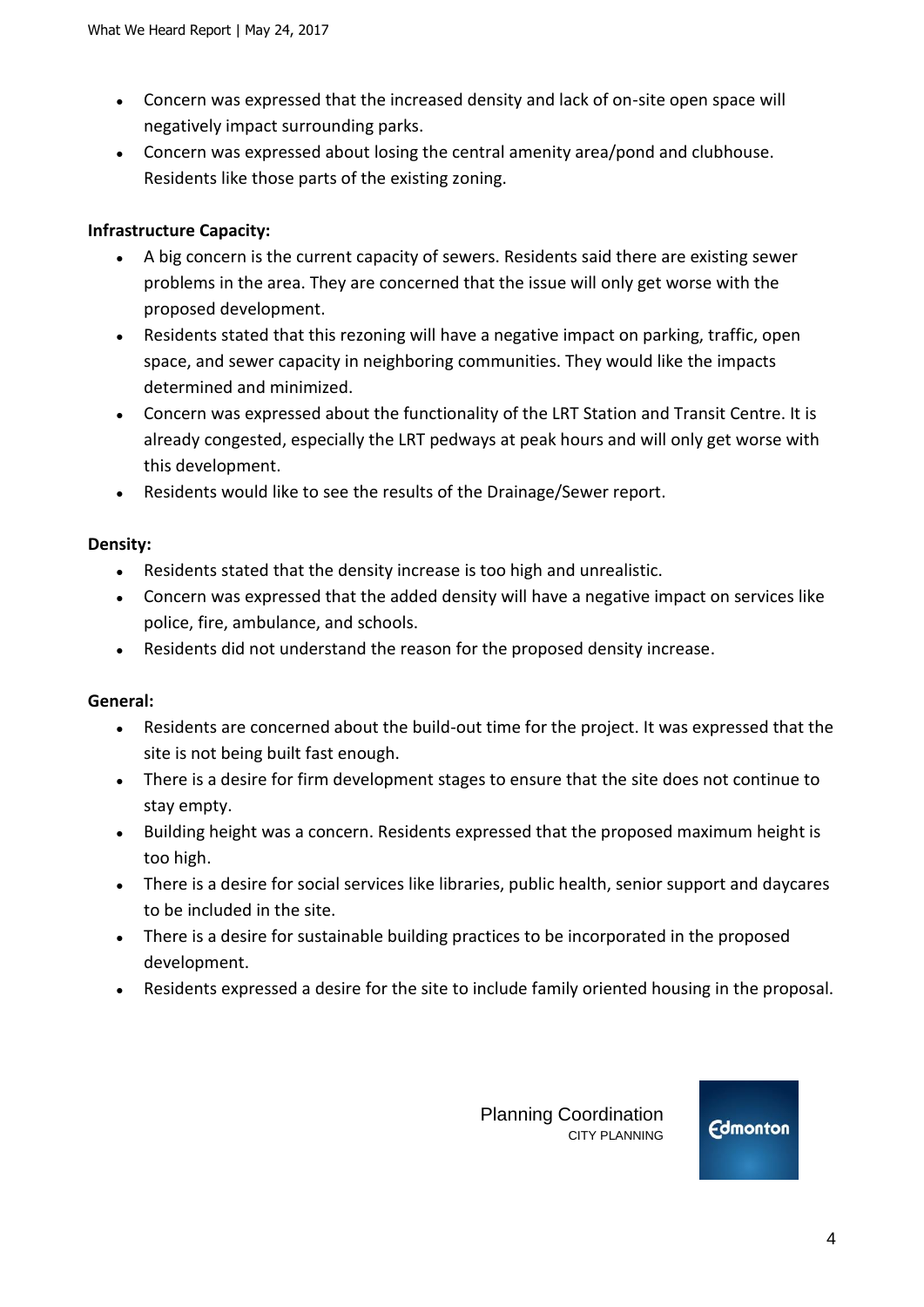- Residents of the existing condominiums are upset that promised amenities like a central lake and a private club were removed from the proposal. With those amenities removed, residents feel shortchanged by the proposal.
- Residents stated that they would like to see the use of colour and attractive, creative architecture in the proposed buildings.
- Crime and safety is a concern in the neighbourhood. The LRT Station is considered a focal point for crime.
- Concern was expressed about construction impacts on surrounding property and streets including dust, mud, and noise. Residents would like negative construction impacts reduced as much as possible.
- Residents stated that the existing Park & Ride lot creates dust that negatively impacts their ability to enjoy their outdoor spaces.

# **City Planning Process:**

- There is broad interest in the project. Residents expressed a strong desire to stay informed and updated on the progress.
- Residents would like to be more involved in the decision making process. Also, comments were made that the City of Edmonton should be working with the communities directly affected by the rezoning.
- Concern expressed that consultation appears to be only centered around the Ermineskin neighbourhood.
- Residents expressed a desire to have a meeting with the owner and applicant.

## **Feedback about the Open House:**

- Comments were received stating that the open house was informative and well-organized. Attendees appreciated the presence of planning staff to explain and answer questions.
- Residents were disappointed that the open house was not closer to the Ermineskin neighbourhood. Residents expressed that they had difficulty finding the location, parking, and school entrance.
- Elderly attendees had difficulty reading the display boards and stated that larger ones should be used.
- Concern was expressed that all decisions have already been made and that the open house is only an exercise to meet city requirements.
- Residents expressed that they had difficulty understanding planning terms. Suggestions were made that non-planning terms should be used on the boards and public notices. It was also expressed that a glossary of terms would have been helpful.

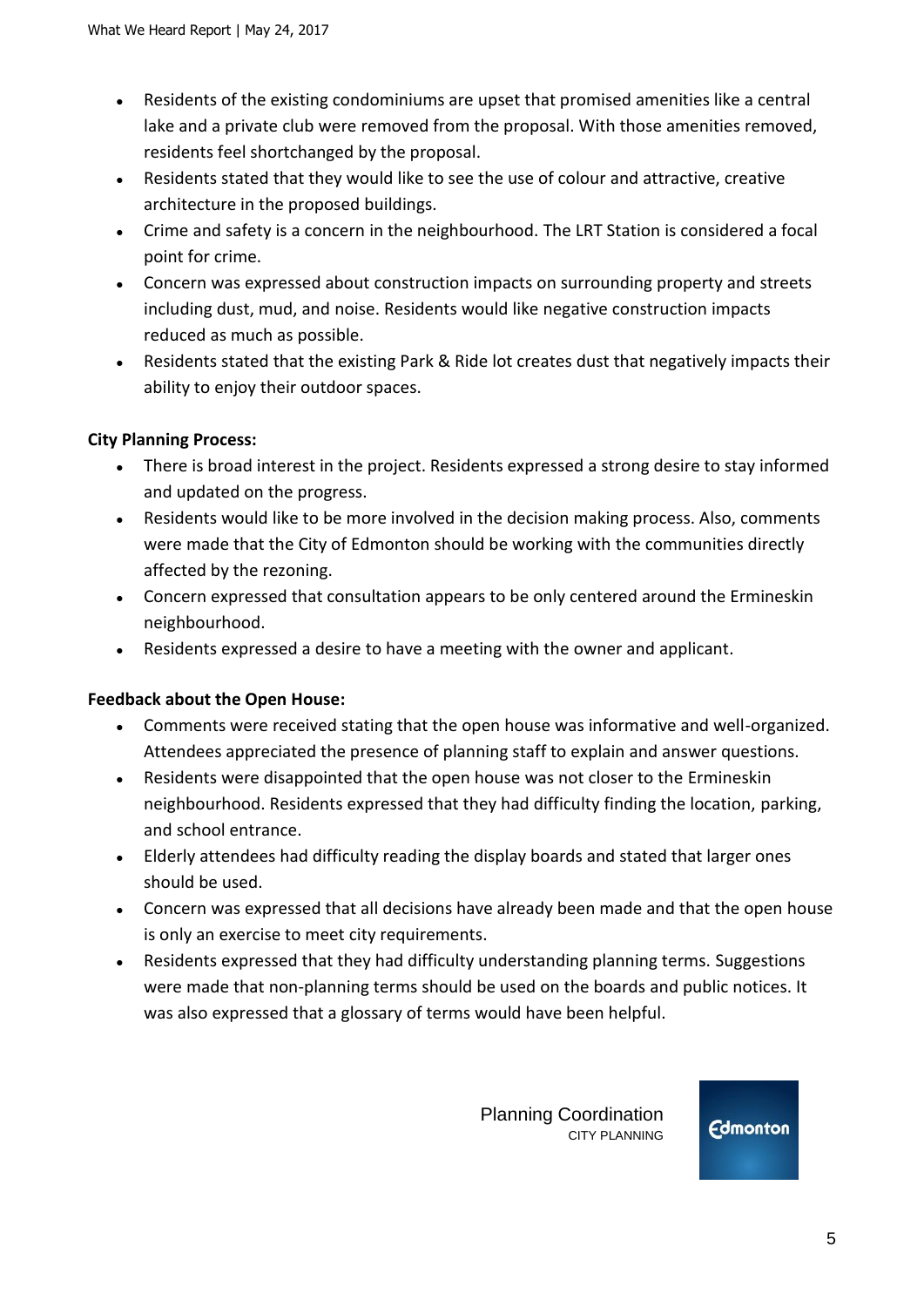• Concern was expressed that it was difficult to hear information and talk to available planners at times. Complaints were received that available planning staff were constantly engaged with attendees and that not everyone was able to ask the questions they wanted to ask.

#### **GRAFFITI WALL COMMENTS**

#### **What do you want City Council to know or understand when they consider this application?**

- Too much density
- Development is too high
- Concerned about traffic impacts on surrounding streets
- Want 29 Ave/109 Street to be closed
- LRT signaling is a concern
- More park and ride needed
- Parking is spilling over into the whole surrounding area
- Desire for a second meeting once the parking and traffic studies are completed
- Concerned about the poor state of existing pedestrian walkway access from 29 Avenue and 109 Street to the LRT
- Use colours on building exteriors not the usual, boring beige/grey
- Concerned that this will be an all rental project
- Want this to be a successful development and to be completed within 10-15 years
- Feeling that the developers have broken promises to the residents that currently reside in the site by removing promised amenities such as the pond/lake
- Concerned that City Council will not take the wishes of the neighbourhood into account

#### **What are your concerns about the proposal?**

- Too much density; this area/neighbourhood already has a greater density than most other neighbourhoods in the city
- Development is too high
- Concerned about traffic impacts on surrounding streets
- More park and ride needed
- Concerned about parking on residential streets
- Need traffic lights and crosswalk on 109 Street, including the 29 Avenue/109 Street intersection
- Not enough open/green space
- Concerned that this will be an all rental project

 Planning Coordination CITY PLANNING

**Edmonton**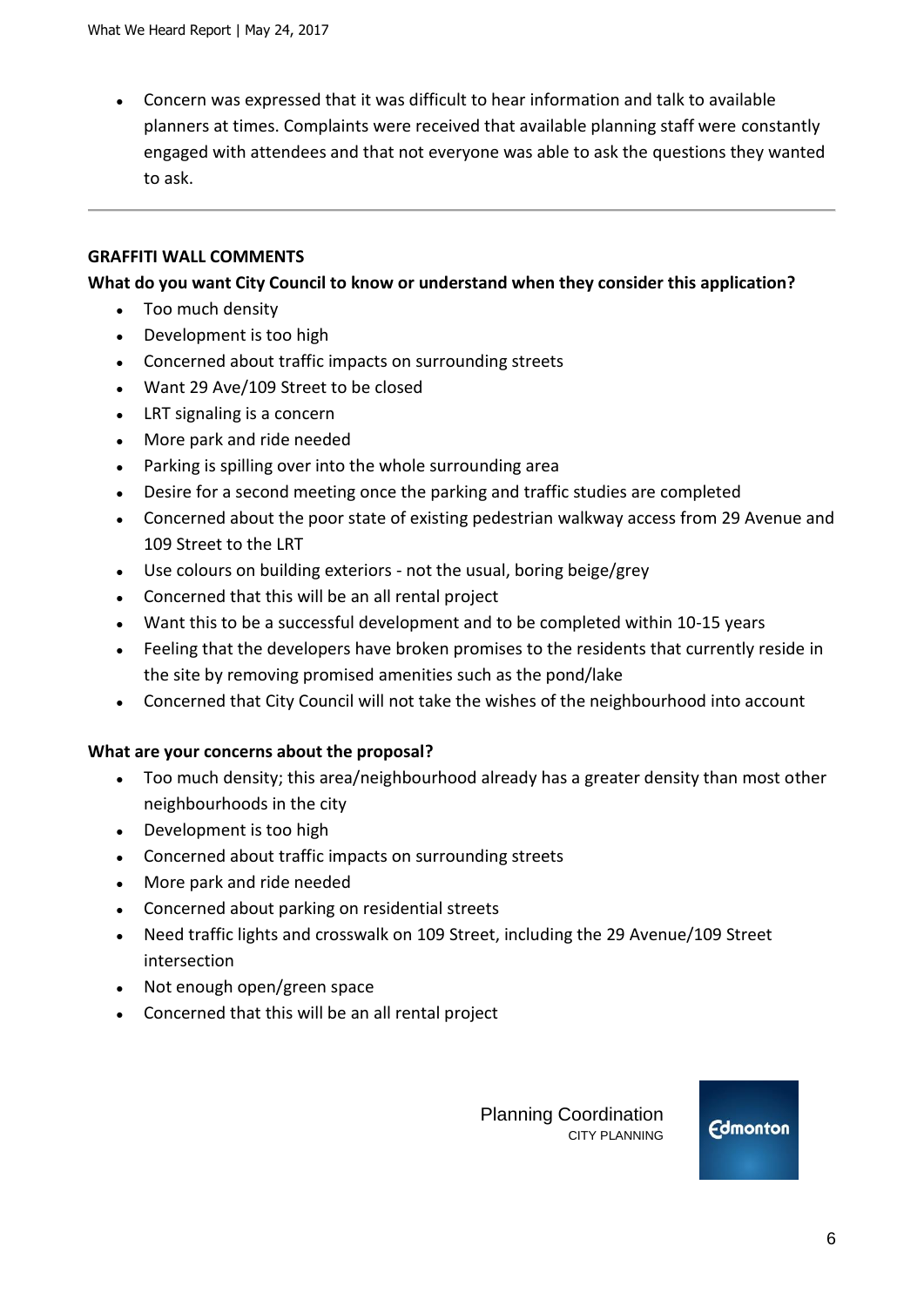- Want affordable and family oriented housing
- Concerned about a long development timeline, need firm development stages
- Concerned about increase stress on current resources i.e. police, fire, sewer, schools
- Developer should stick to the original plan, keep the lake
- The main boulevard looks like it was designated by real estate agents. Blocky, flashy signs and balconies. No real consideration for the people, just for themselves in regard to investments and profit.
- Land that belongs to the city northwest of the site must not be included
- This is an appropriate site for higher density TOD but the neighbours' concern must be addressed as a condition of rezoning, including traffic, parking on residential streets, access to 111 Street, LRT signaling, and another LRT pedway connection to reduce congestion in the LRT Station
- Encourage services like library maybe public health and senior services, day care to create a complete community
- Need to have extension of LRT to other (south) side of Henday
- Concerned about the short notice about the proposal

#### **What do you like about the proposal?**

- The change of atmosphere in the neighbourhood. The design proposal will reflect it in a positive way.
- They are keeping some public parking on site.
- Developers are open to creative and innovative concepts.
- Construction and development on this site had been slow. Would be nice to see some finality to that space sometime

If you have questions about this application please contact: Kyle Witiw, Planner 780-442-4308 Kyle.Witiw@edmonton.ca Edmonton.ca/CenturyParkRezoning

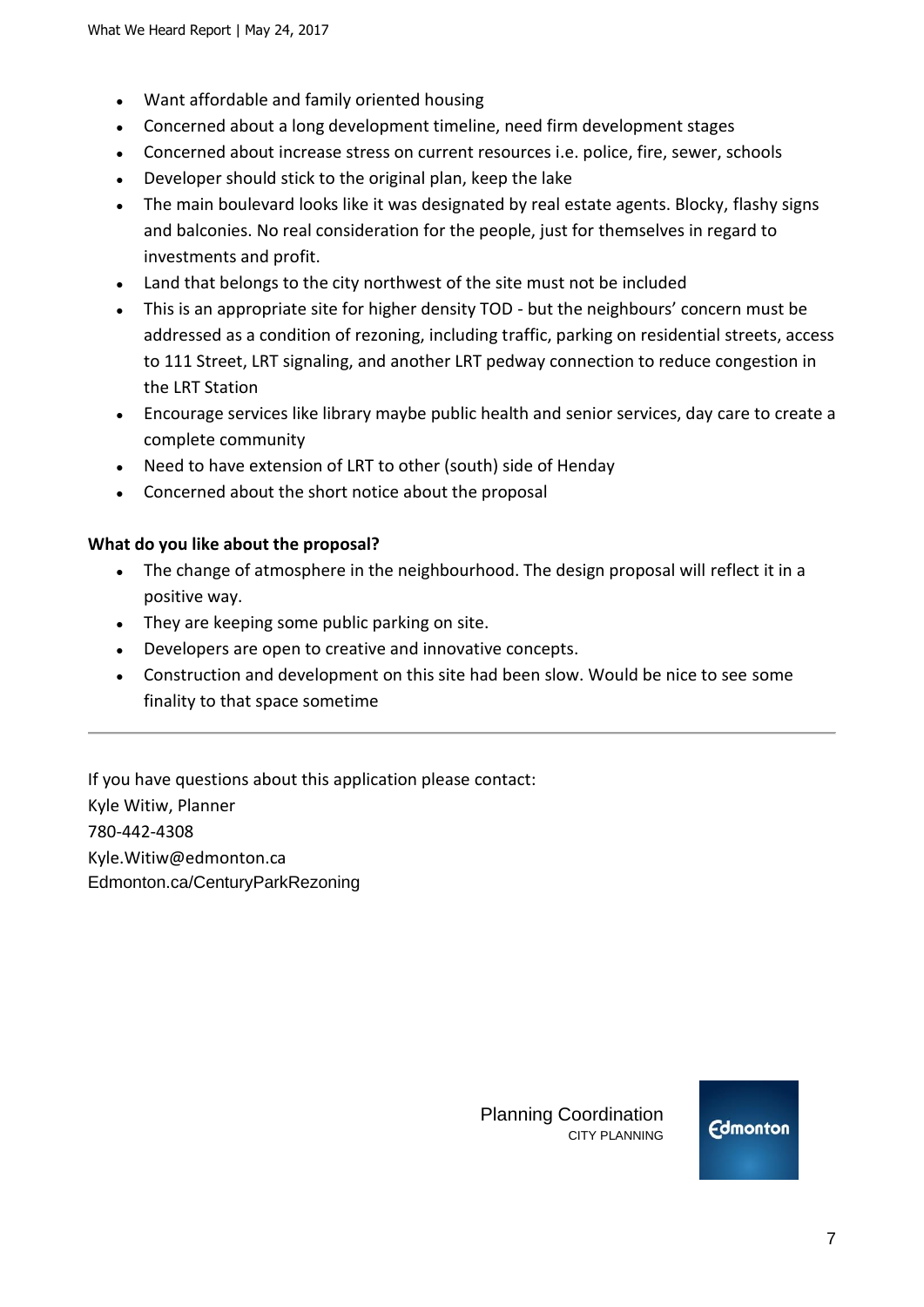# Century Park (LDA16-0136) **YOU WERE HEARD Changes to the Original Proposal**



| <b>Topic</b>   | <b>Concern</b>                                                                   | <b>Response</b>                                                                                                                                                                                                                                                                                                                                                                                                                                                                          |
|----------------|----------------------------------------------------------------------------------|------------------------------------------------------------------------------------------------------------------------------------------------------------------------------------------------------------------------------------------------------------------------------------------------------------------------------------------------------------------------------------------------------------------------------------------------------------------------------------------|
| <b>Density</b> | Too much density                                                                 | <b>Density reduced</b><br>Original proposal: up to 4,500 residential units<br>Final proposal: up to 3,995 residential units<br>$\bullet$                                                                                                                                                                                                                                                                                                                                                 |
| Open space     | Not enough open space                                                            | <b>Ground-level open space added and requirements clarified:</b><br>Minimum 600 m <sup>2</sup> publicly accessible pocket park on Block C<br>$\bullet$<br>Minimum $1,200$ m <sup>2</sup> public amenity space on Main Street<br>$\bullet$<br>Several other 300 - 1,000 $m^2$ ground-level open spaces as development happens<br>$\bullet$<br>Over 20 ground-level open spaces may be provided on the site once fully built<br>$\bullet$<br>Shared use path network expanded<br>$\bullet$ |
| Club house     | Promised club house amenity                                                      | $2,300$ $\mathrm{m}^2$ indoor recreation facility added to proposal for use by residents and community                                                                                                                                                                                                                                                                                                                                                                                   |
| Site access    | Re-opening the 29 Avenue /<br>109 Street intersection<br>received mixed opinions | <b>Traffic signals will be installed</b> at the 29 Avenue/109 Street intersection                                                                                                                                                                                                                                                                                                                                                                                                        |
| <b>Traffic</b> | Traffic congestion                                                               | A Traffic Impact Assessment (TIA) was reviewed and approved with the application.<br>Regardless of this proposal, traffic along 111 Street and 23 Avenue will increase due to growth in<br>south Edmonton.                                                                                                                                                                                                                                                                               |
|                |                                                                                  | Traffic will increase by 10-20% on the adjacent roads compared to a "no development" scenario,<br>but proposal gives opportunities to use other modes (transit, cycling, walking) which may reduce<br>this in the long term.                                                                                                                                                                                                                                                             |
|                |                                                                                  | Provision for additional traffic analysis as site builds out to verify TIA assumptions, providing<br>opportunity for adjustments.                                                                                                                                                                                                                                                                                                                                                        |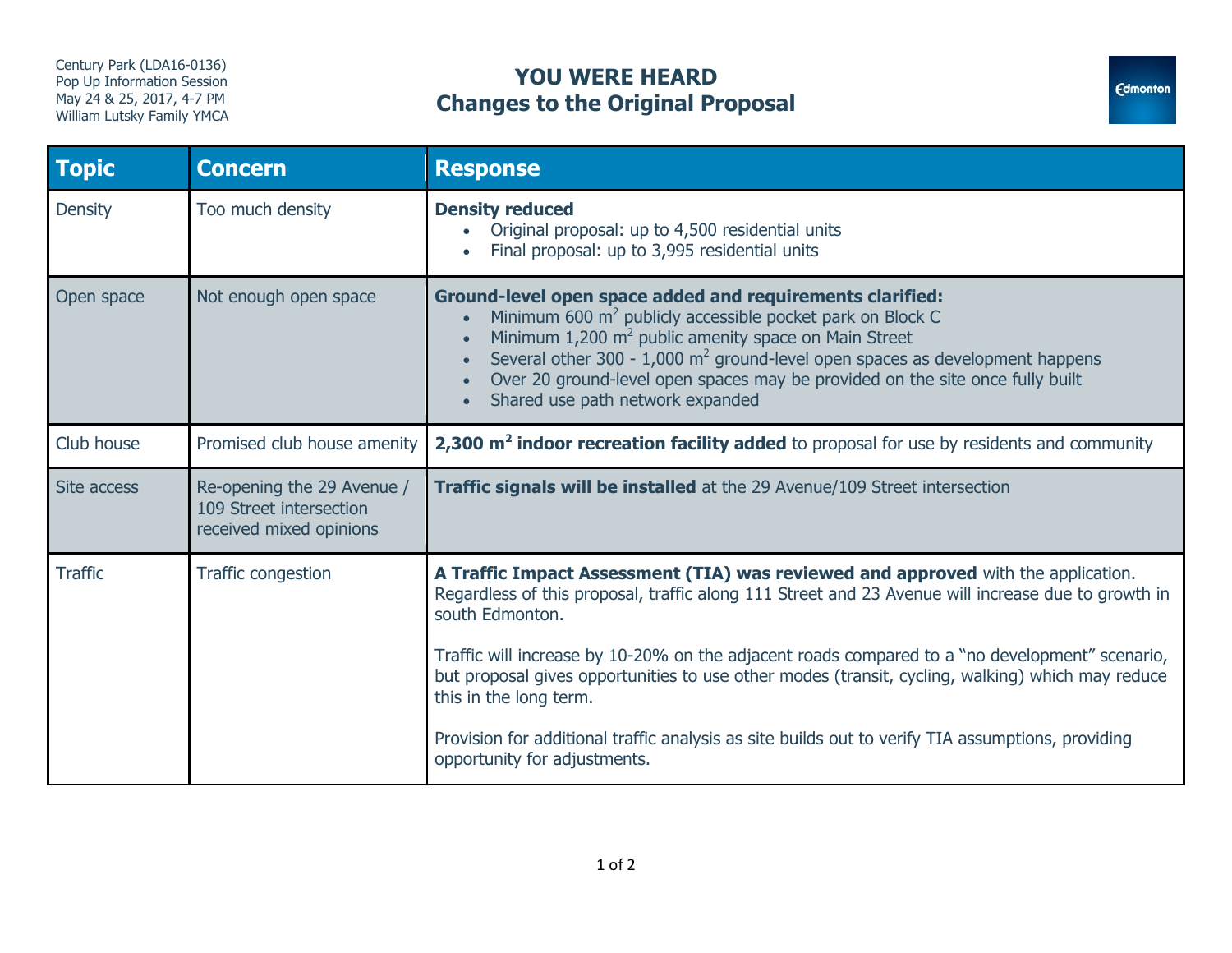# Century Park (LDA16-0136) **YOU WERE HEARD Changes to the Original Proposal**



| <b>Topic</b>                    | <b>Concern</b>                                                   | <b>Response</b>                                                                                                                                                                                                                                                                                                                                                                                                                      |
|---------------------------------|------------------------------------------------------------------|--------------------------------------------------------------------------------------------------------------------------------------------------------------------------------------------------------------------------------------------------------------------------------------------------------------------------------------------------------------------------------------------------------------------------------------|
| Parking                         | Enough parking needed                                            | <b>Proposed parking rates:</b><br>Resident Parking: Zoning Bylaw standards<br>$\bullet$<br>Visitor Parking: Minimum 1 stall per 10 residential units<br>$\bullet$<br>Commercial Parking: Varies by use<br>$\bullet$<br>Park & Ride: Same as existing supply (up to 1,125 stalls)<br>$\bullet$<br>Shared parking model will be piloted as the site develops<br>$\bullet$                                                              |
|                                 | LRT riders parking in<br>neighbourhood                           | The City of Edmonton offers Residential Parking Programs to manage parking in residential<br>areas experiencing urban growth and increased visitor demand.<br>For more information about Residential Parking Programs:<br>Telephone: 311<br>Email: 311@edmonton.ca                                                                                                                                                                   |
| Development<br>timeline         | The site is not being built<br>fast enough                       | "Sunset clause" added as an incentive for timely development<br>If development targets and timelines are not met, the maximum density will be reduced                                                                                                                                                                                                                                                                                |
| Communication<br>with community | The developer should<br>communicate better with the<br>community | A "good neighbour agreement" was added and is being negotiated between the developer<br>and the Ermineskin Community League. The agreement will include things such as:<br>Consultation on location and use of on-site open spaces<br>$\bullet$<br>Advanced notice of Development Permit applications<br>$\bullet$<br>Construction schedules, operations and noise protocol<br>$\bullet$<br>Owner contact for inquiries<br>$\bullet$ |

If you have questions about this application please contact: Kyle Witiw, Planner 780-442-4308 Kyle.Witiw@edmonton.ca Edmonton.ca/CenturyParkRezoning